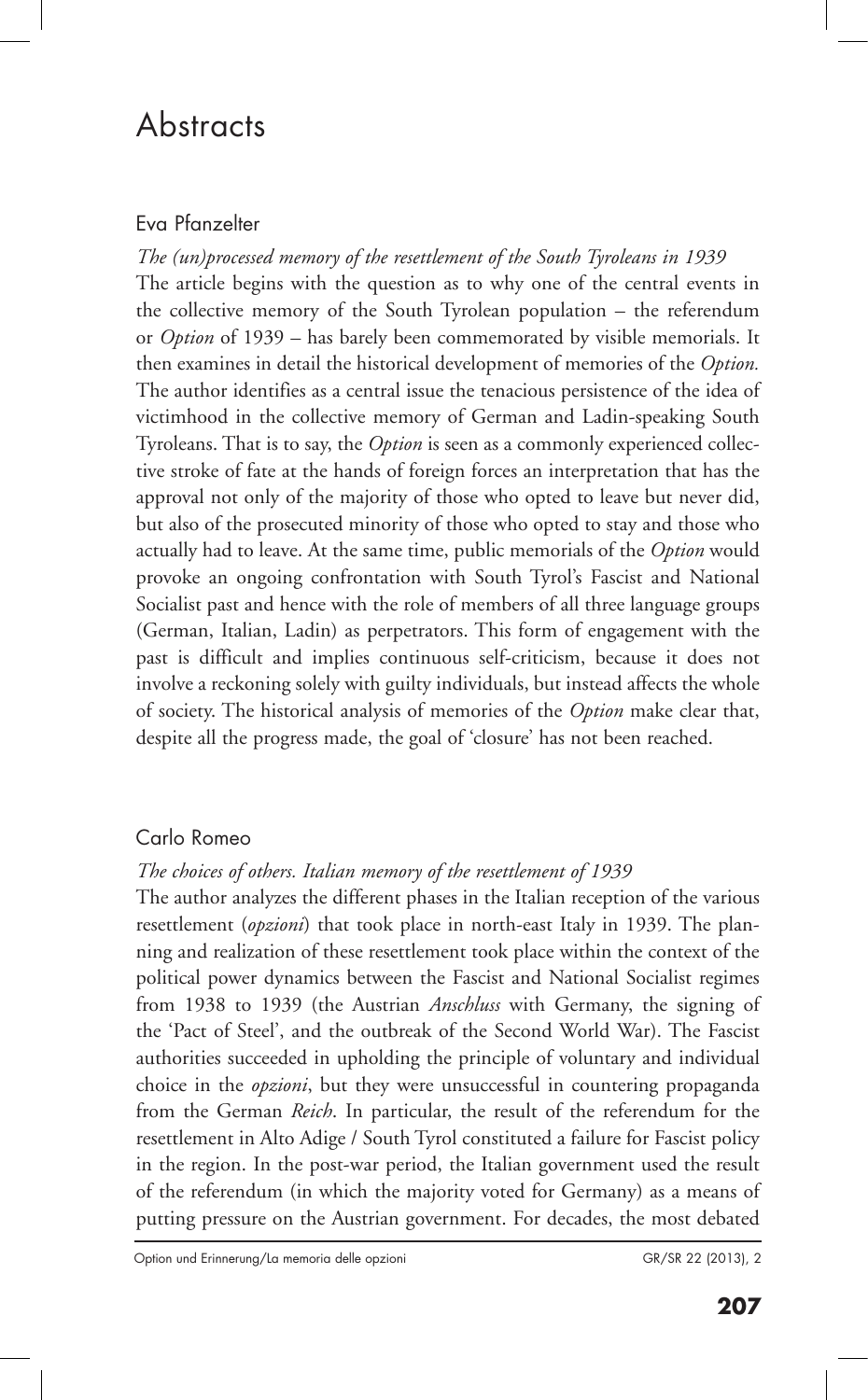historiographical question has been the extent to which Italy or the "Third Reich" bore greater or lesser responsibility for the resettlement idea. Since the 1970s, new historical studies have distanced themselves from the climate of controversy surrounding the *opzioni* and these have made their mark in the Italian discussion as well. There, the focus has shifted to the social and psychological aspects of the *opzioni*, which have been disseminated among the wider public thanks to exhibitions, films and novels.

#### Hansjörg Stecher

### *On the trail of Anton Spechtenhauser. A South Tyrolean Fascist as a victim of South Tyrolean Nazis*

In following the trail of Anton Spechtenhauser, a South Tyrolean Fascist who became a victim of South Tyrolean Nazis, this article examines from a microhistorical and biographical perspective a series of events at the local level, which took place in the village of Graun/Curon in the Vinschgau/Val Venosta between the resettlement (*Option*) of 1939 and the armistice of September 8, 1943. The author looks at the reasons for Spechtenhauser's deportation to a concentration camp as well as questions of collaboration with Italian Fascism and local responsibility for involvement in Nazi crimes. In doing so, the article raises on the one hand the issue of the Nazis' revenge against their political opponents in South Tyrol following the German invasion of the region after 8 September 1943 and on the other hand the question of how South Tyrol has dealt with its Fascist and National Socialist past in the post-war period. Taking the forgotten concentration camp victim Anton Spechtenhauser as an example, the author uses archival sources, newspapers and interviews with contemporary witnesses to reconstruct a previously unwritten chapter in the history of South Tyroleans as victims and perpetrators of National Socialism, as well as the repression of that history after 1945.

#### Elisa Heinrich

*Resettlement, gender and memory. Gender specific actions and spaces in the memory of contemporary witnesses to the South Tyrolean Option of 1939*

This article looks at the South Tyrolean *Option* of 1939 from a gender historical perspective, which has hitherto barely been used for the analysis of what Sabine Schweitzer has termed a politically induced change of direction and break in continuity for the German-speaking population of South Tyrol. Using a selection from interviews carried out in 2013 with sixty female and male contemporary witnesses, the author asks what relevance should be attributed